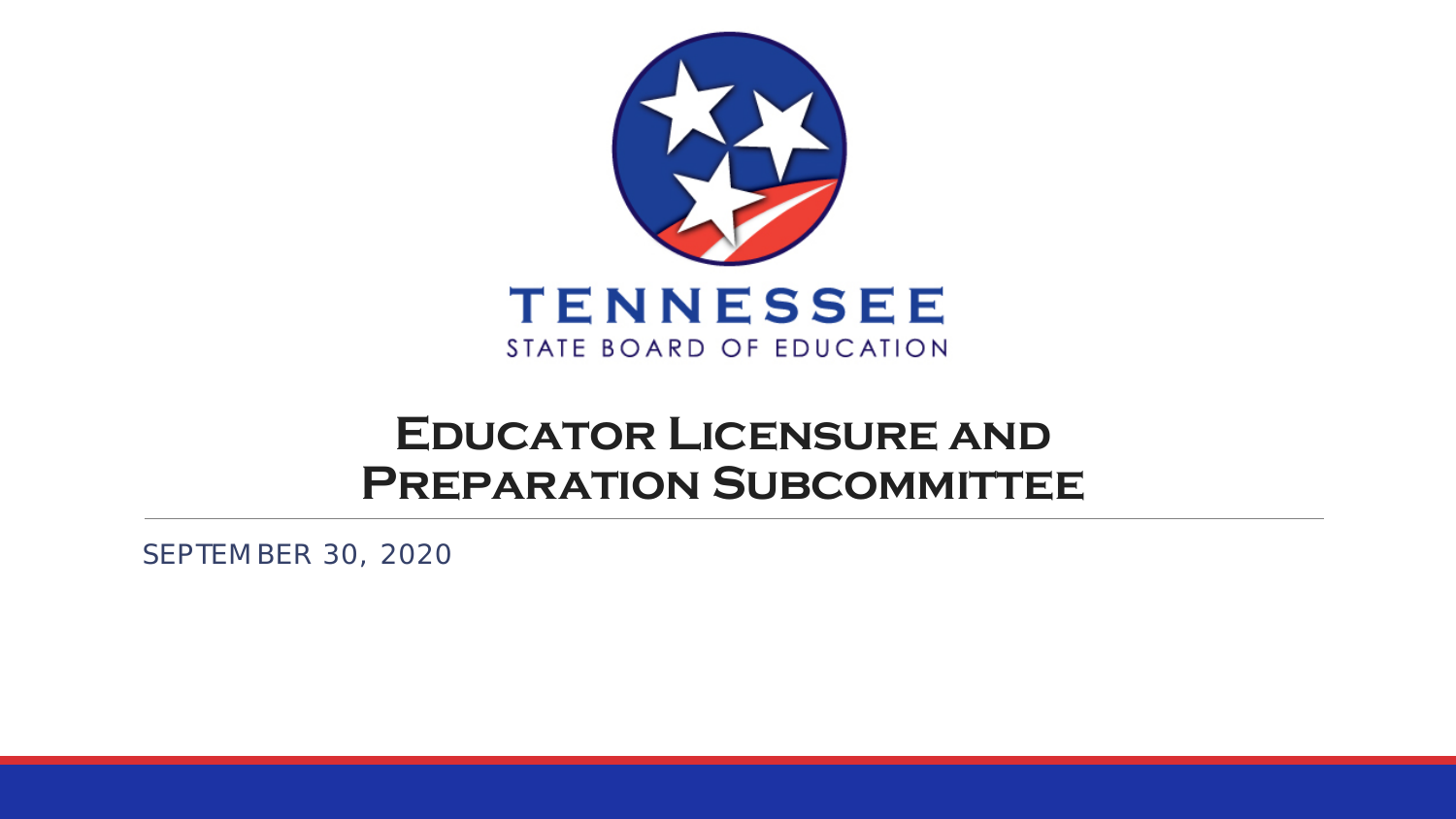## **Agenda**

- **Options for 2020 Educator Preparation Report Card and Advisory Council Update (Erika Leicht)**
- **Review of EPPs' Adjustments Due to COVID-19 (Dr. Annie Insana)**
- **Licensure Status Updates from TDOE: Social Studies and Integrated Early Childhood (Michael Deurlein)**
- **Increasing Educator Candidate Diversity (Michael Deurlein)**
- **License Reactivation: Current Rules/Policies and Areas to Improve (Amy Owen and Michael Deurlein)**
- **Final Discussion and Adjourn**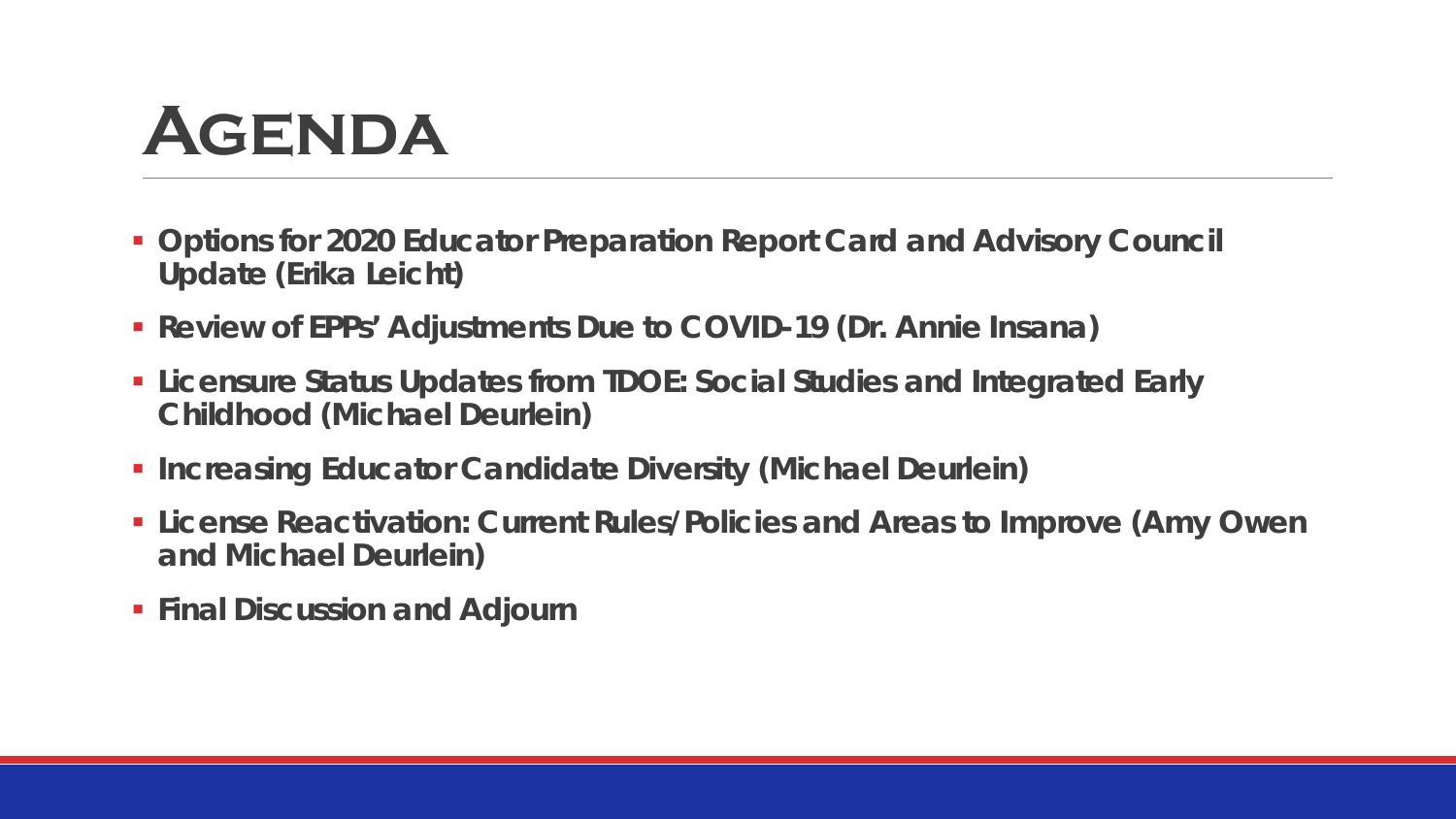# **2020 Educator Preparation Report Card Options**

ERIKA LEICHT (SBE)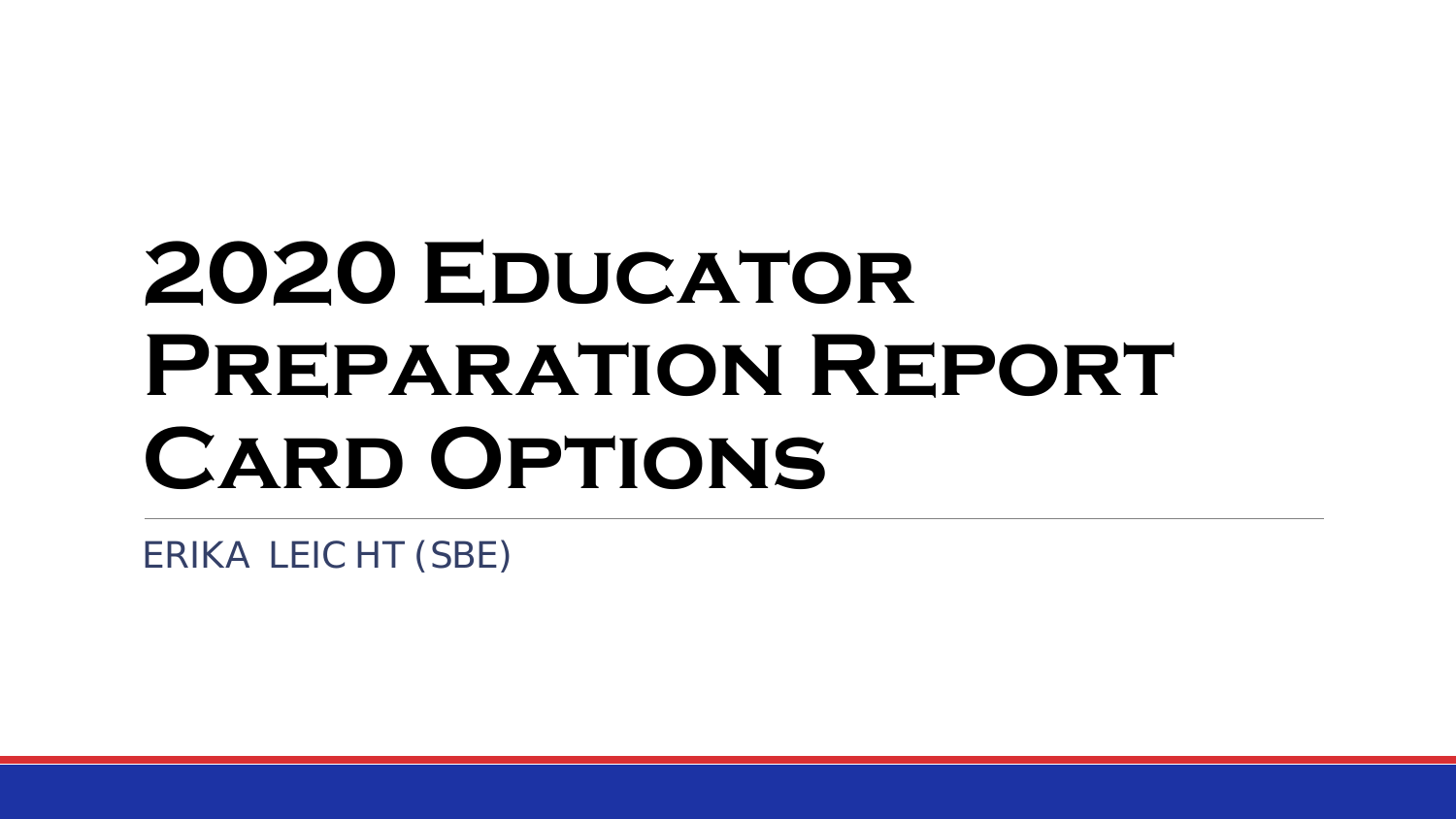### 2019 Report Card Scoring Framework

### **Reserved points:**

- 10 for candidate satisfaction (as measured by TN Educator Survey)
- 15 for licensure assessments (pass rates on edTPA and subject area assessments)

| <b>Metric</b>                                       | <b>Point Value</b> |
|-----------------------------------------------------|--------------------|
| <b>Domain: Candidate Profile</b>                    | 20                 |
| Percent of Racially & Ethnically Diverse Candidates | 10                 |
| Percent of High-Demand Endorsements                 | 10                 |
| <b>Domain: Employment</b>                           | 15                 |
| Second-Year Retention                               | 9                  |
| <b>Third-Year Retention</b>                         | 6                  |
| <b>Domain: Provider Impact</b>                      | 40                 |
| Classroom Observation Score of 3+                   | 9                  |
| Classroom Observation Score of 4+                   | 6                  |
| Student Growth (TVAAS) Score of 3+                  | 15                 |
| Student Growth (TVAAS) Score of 4+                  | 10                 |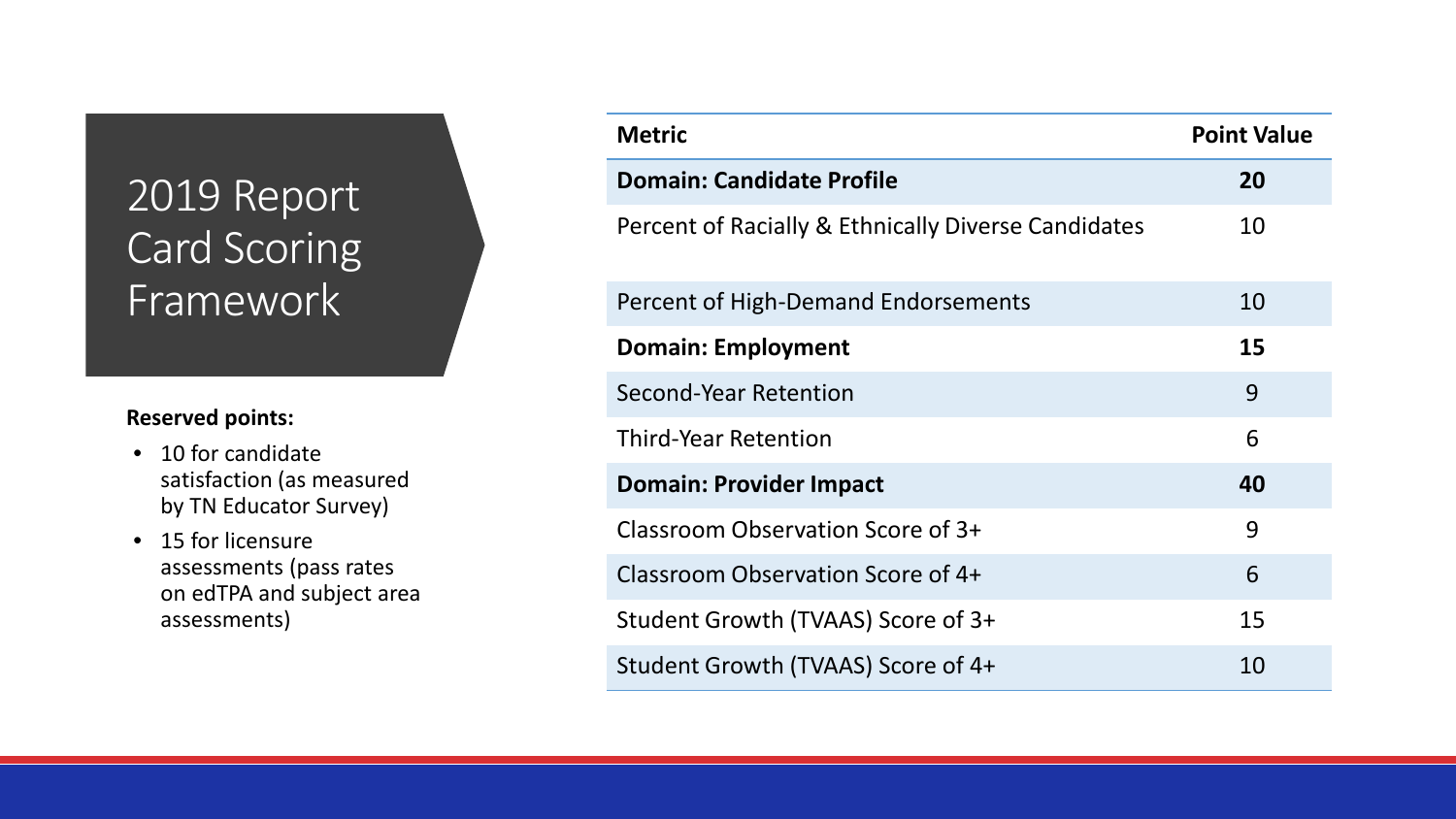### **Austin Peay State University**

0 601 College St, Clarksville, TN 37044 @ Website

About this Program Overall Performance +

#### Performance

This is a measure of an EPP's overall performance across the three scored domains in the Report Card: Candidate Profile, Employment, and Provider Impact.

#### **Overall Performance**

### **Meets Expectations**

#### What does this mean?

"Does Not Meet Expectations" means the provider received less than 50% of possible points. "Meets Expectations" means the provider received 50-74.9% of possible points. "Exceeds Expectations" means the provider received 75% or more of possible points.

#### Why is this important?

Overall Performance indicates how well a provider is doing in the State Board's key priority areas for preparing educators: recruiting strong, diverse candidates to teach in the areas of greatest need: preparing candidates for employment in Tennessee public schools; and preparing candidates to effectively support student learning. On the 2019 Report Card, each EPP received an overall performance rating of **"Exceeds Expectations," "Meets Expectations,"** or **"Does Not Meet Expectations"** based on the percentage of possible points earned in the three scored domains.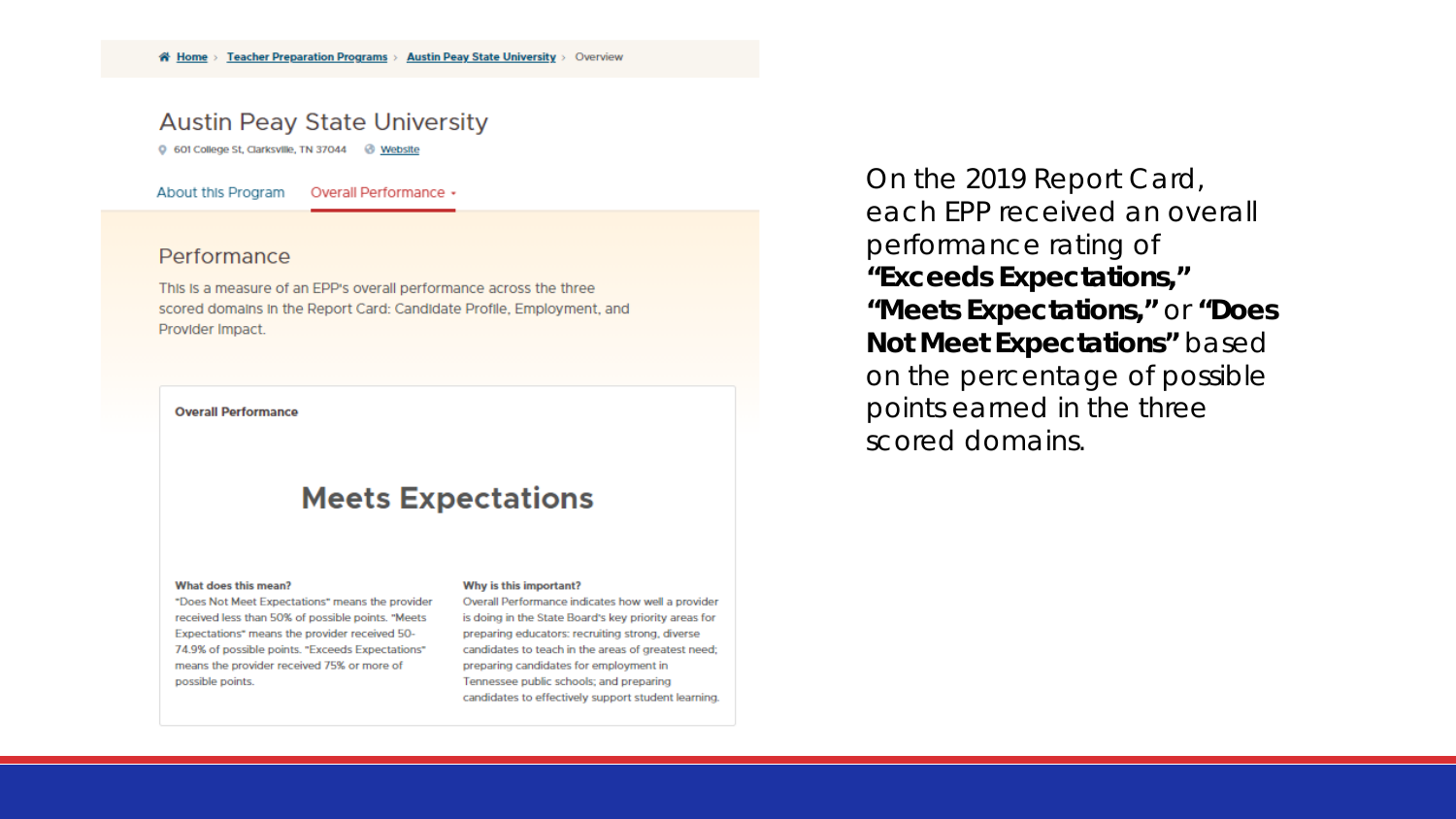### Austin Peay State University

About this Program Overall Performance .

#### Domains

The metrics in the Report Card are divided into five domains. Three domains are scored and two are unscored.

| <b>Candidate Profile</b>                                                                                                                                                                                       | Employment                                                                                                                                                              | <b>Provider Impact</b>                                                                                                                               |
|----------------------------------------------------------------------------------------------------------------------------------------------------------------------------------------------------------------|-------------------------------------------------------------------------------------------------------------------------------------------------------------------------|------------------------------------------------------------------------------------------------------------------------------------------------------|
| <b>Meets Expectations</b>                                                                                                                                                                                      | <b>Exceeds Expectations</b>                                                                                                                                             | <b>Meets Expectations</b>                                                                                                                            |
| What does this mean?<br>The Candidate Profile domain evaluates the provider's ability to<br>recruit a strong, diverse cohort of candidates and prepare them to<br>teach in the content areas of greatest need. | What does this mean?<br>The Employment domain evaluates a provider's performance in<br>preparing educators to begin and remain teaching in Tennessee<br>public schools. | What does this mean?<br>The Provider Impact domain reports on the effectiveness of a<br>provider's completers in Tennessee public school classrooms. |

| <b>Candidate Assessment</b>                                                    | Satisfaction                                                  |
|--------------------------------------------------------------------------------|---------------------------------------------------------------|
| <b>Unscored this Year</b>                                                      | <b>Unscored this Year</b>                                     |
| What does this mean?<br>The Candidate Assessment domain evaluates a provider's |                                                               |
| performance in preparing candidates to pass the pedagogical and                | What does this mean?                                          |
| content-area assessments required to obtain a Tennessee                        | The Satisfaction domain reports how well completers feel that |
| teaching license.                                                              | their preparation program prepared them for teaching.         |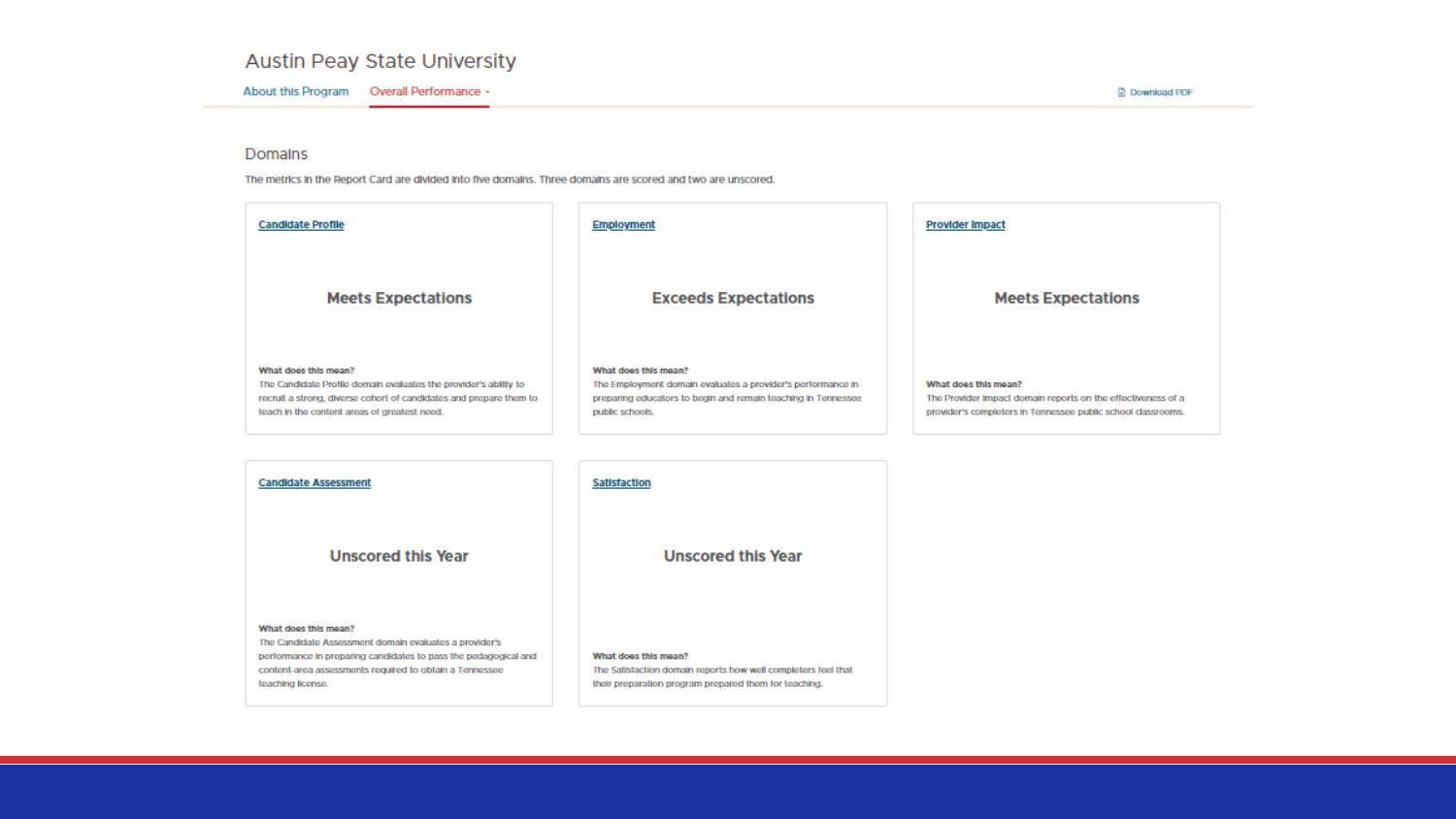## **Available Teacher Evaluation Data for 2020 Report Card**

|                     | 2016-17 Cohort                    | <b>2017-18 Cohort</b>             | 2018-19 Cohort                    |
|---------------------|-----------------------------------|-----------------------------------|-----------------------------------|
| 2016-17 School Year | (job-embedded<br>candidates only) |                                   |                                   |
| 2017-18 School Year |                                   | (job-embedded<br>candidates only) |                                   |
| 2018-19 School Year |                                   |                                   | (job-embedded<br>candidates only) |
| 2019-20 School Year | $\boldsymbol{\mathsf{X}}$         | $\boldsymbol{\mathsf{X}}$         | $\boldsymbol{\mathsf{X}}$         |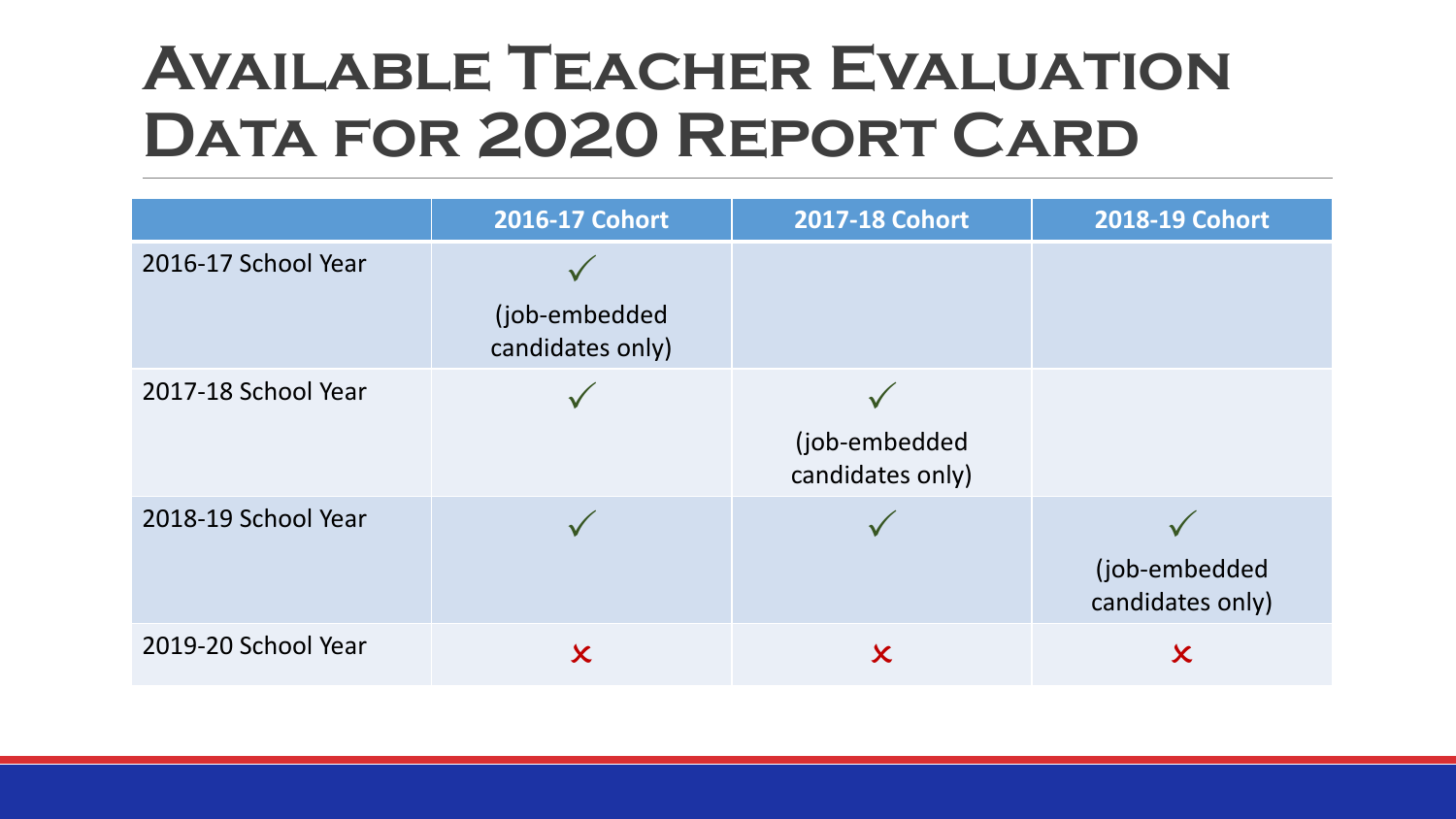## **Available Teacher Evaluation Data for 2020 Report Card**

|                          | 2016-17 Cohort                    | <b>2017-18 Cohort</b>             | 2018-19 Cohort                    |
|--------------------------|-----------------------------------|-----------------------------------|-----------------------------------|
| 2016-17 School Year      | (job-embedded<br>candidates only) |                                   |                                   |
| 2017-18 School Year      |                                   | (job-embedded<br>candidates only) |                                   |
| 2018-19 School Year      |                                   |                                   | (job-embedded<br>candidates only) |
| 2019-20 School Year      | $\boldsymbol{\chi}$               | $\boldsymbol{\mathsf{x}}$         | $\boldsymbol{\chi}$               |
| Previously reported data | New data                          |                                   |                                   |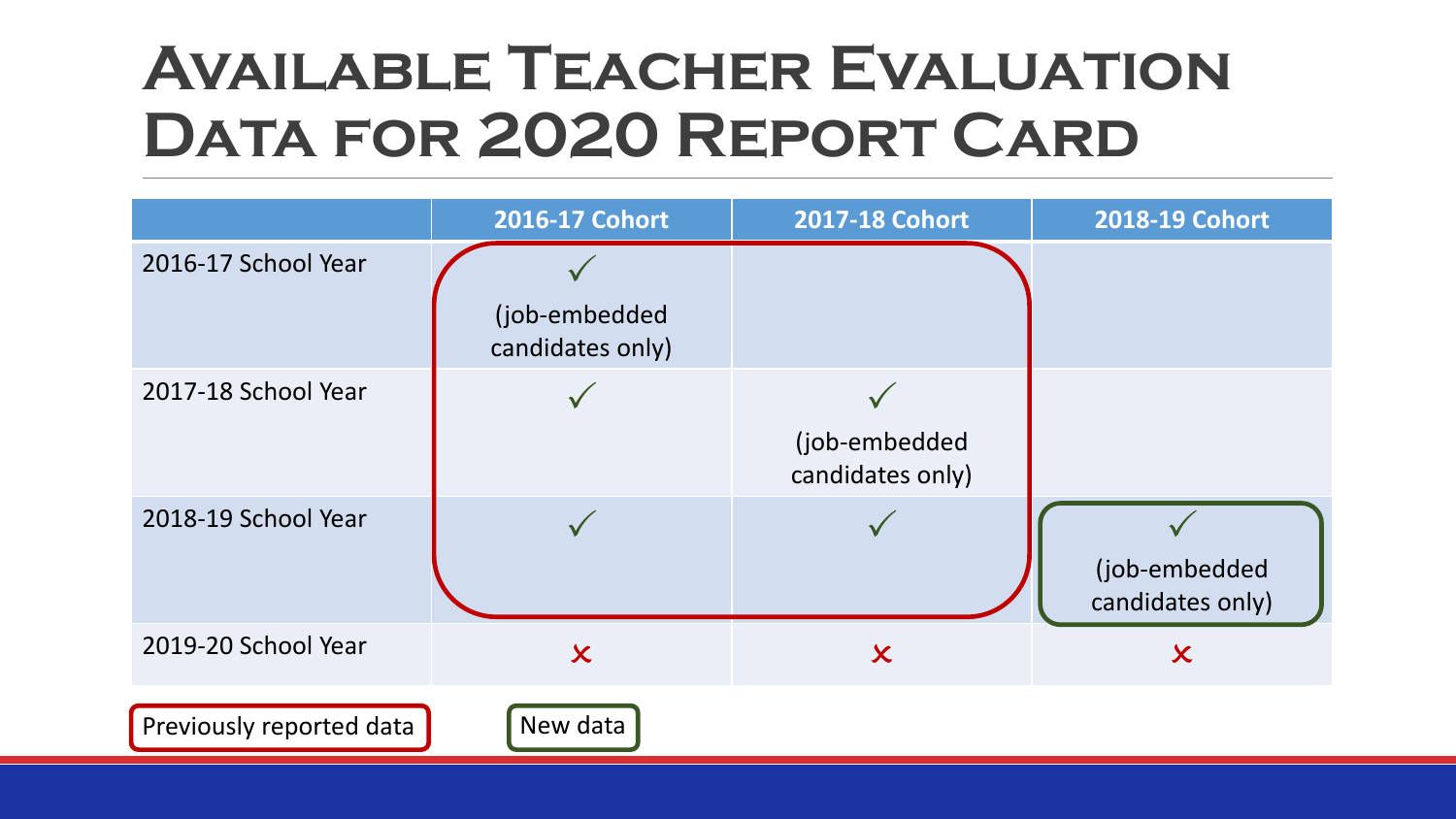## **Report Card Advisory Council**

- **The Report Card Advisory Council consists of a variety of stakeholders,** including:
	- **SBE Vicechair Bob Eby**
	- **Chairman John Ragan of the Tennessee General Assembly**
	- **Representatives from EPPs**
	- **Representatives from districts**
	- **Other partners (SCORE and TERA)**
- The Advisory Council met virtually on September 15, 2020 to discuss possible options for the Provider Impact domain given the lack of evaluation data from 2019-20.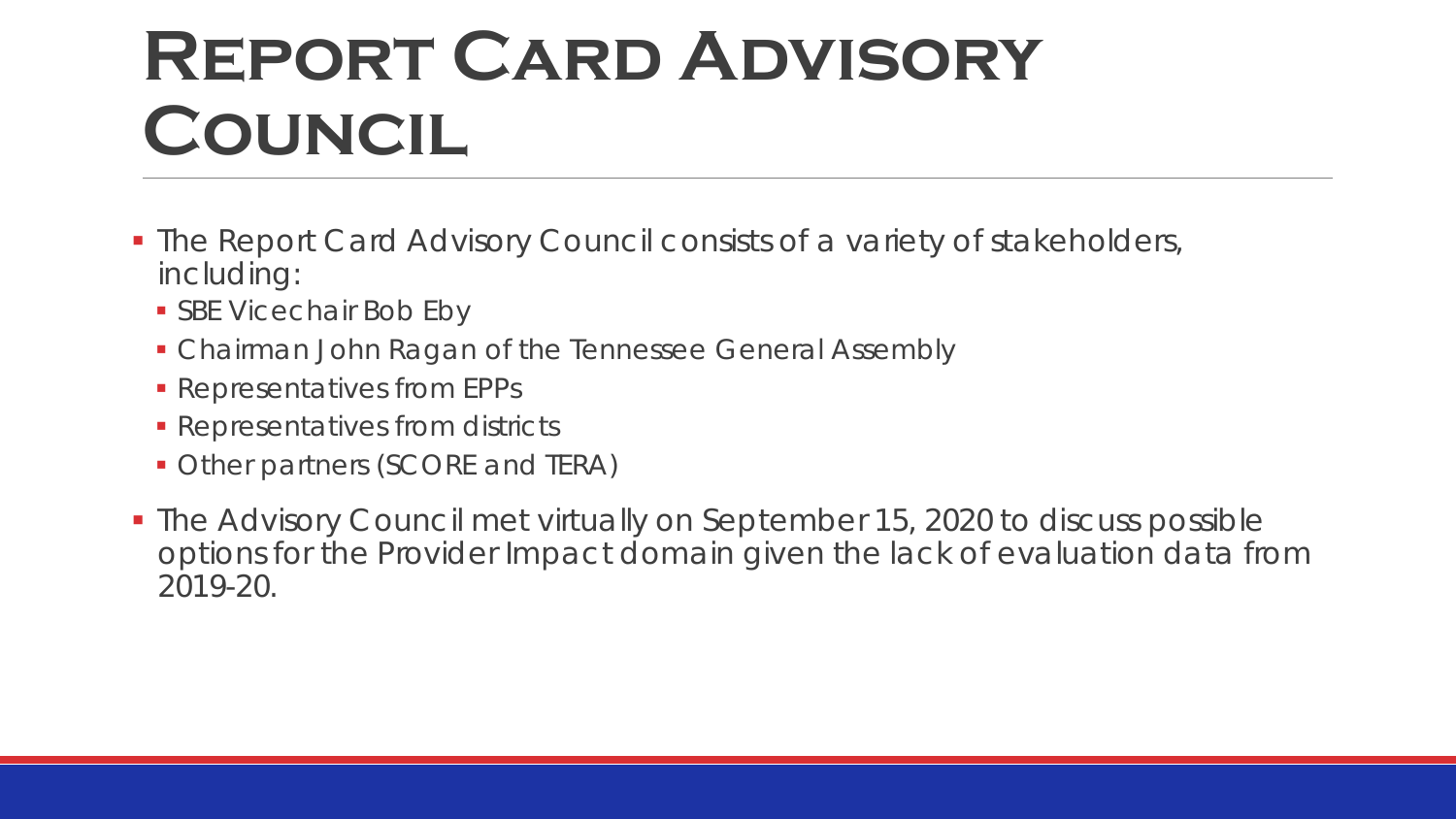### **Options for Provider Impact Domain**

### Option 1: EPPs receive a provider impact rating and an overall rating

- Give EPPs a provider impact rating based on the data we have available
- Adjust performance benchmarks to account for fewer third-year teachers in evaluation data

### Option 2: EPPs receive neither a provider impact rating nor an overall rating

- Report available provider impact data but do not give EPPs a provider impact rating
- EPPs would still receive ratings for the candidate profile and employment domains but would not receive an overall rating

### Option 3: EPPs receive a provider impact rating but not an overall rating

- Adjust performance benchmarks to account for fewer third-year teachers in evaluation data
- EPPs would receive a rating for each of the scored domains but would not receive an overall rating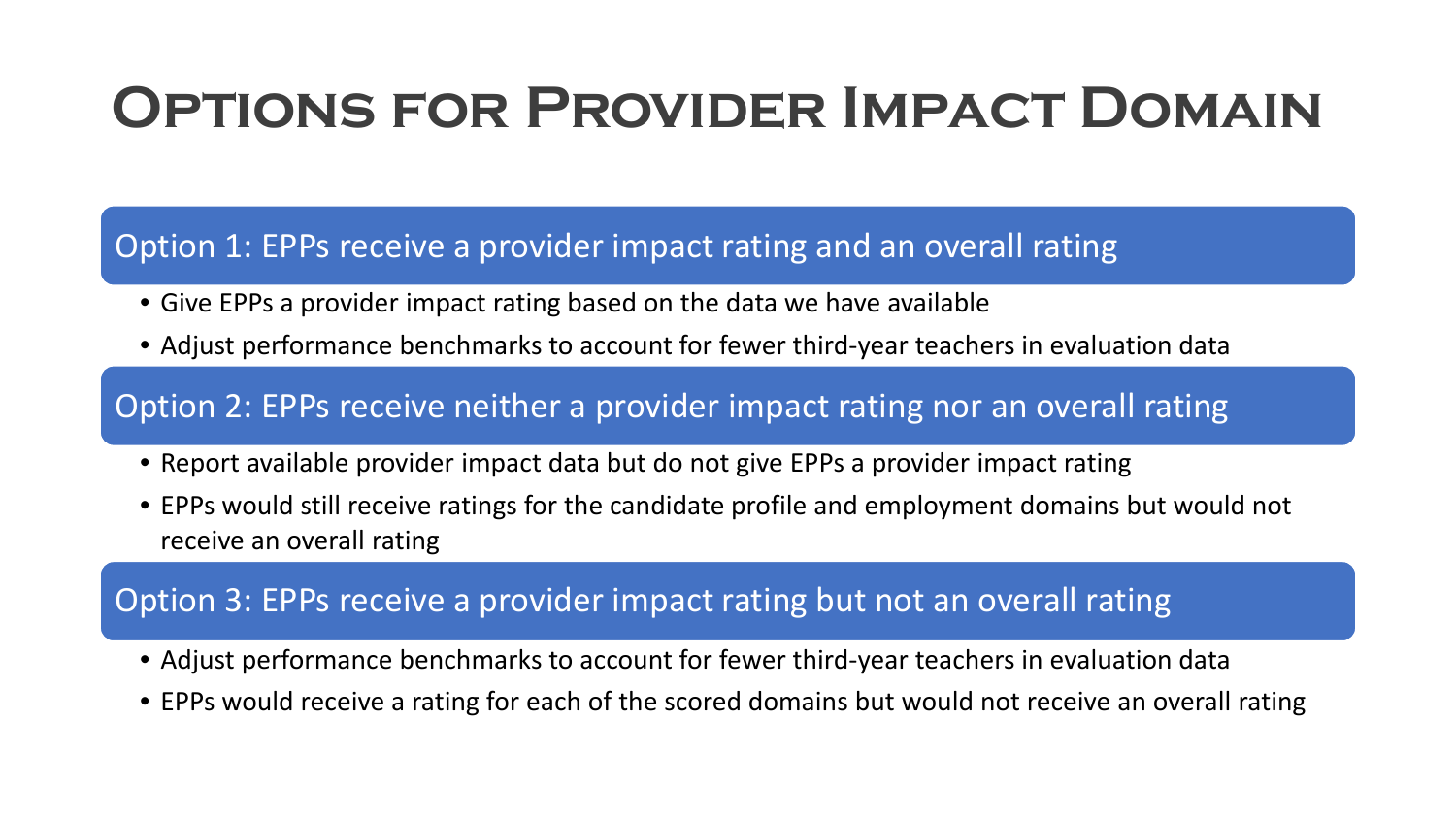## **Additional Topics Advisory Council will Consider**

- Whether and how to score the Candidate Assessment and Satisfaction domains
- **How to present data on occupational teachers in the Report Card**
- **Addition of new informational (unscored) metrics**
- **Possible adjustments to the list of high-needs endorsements**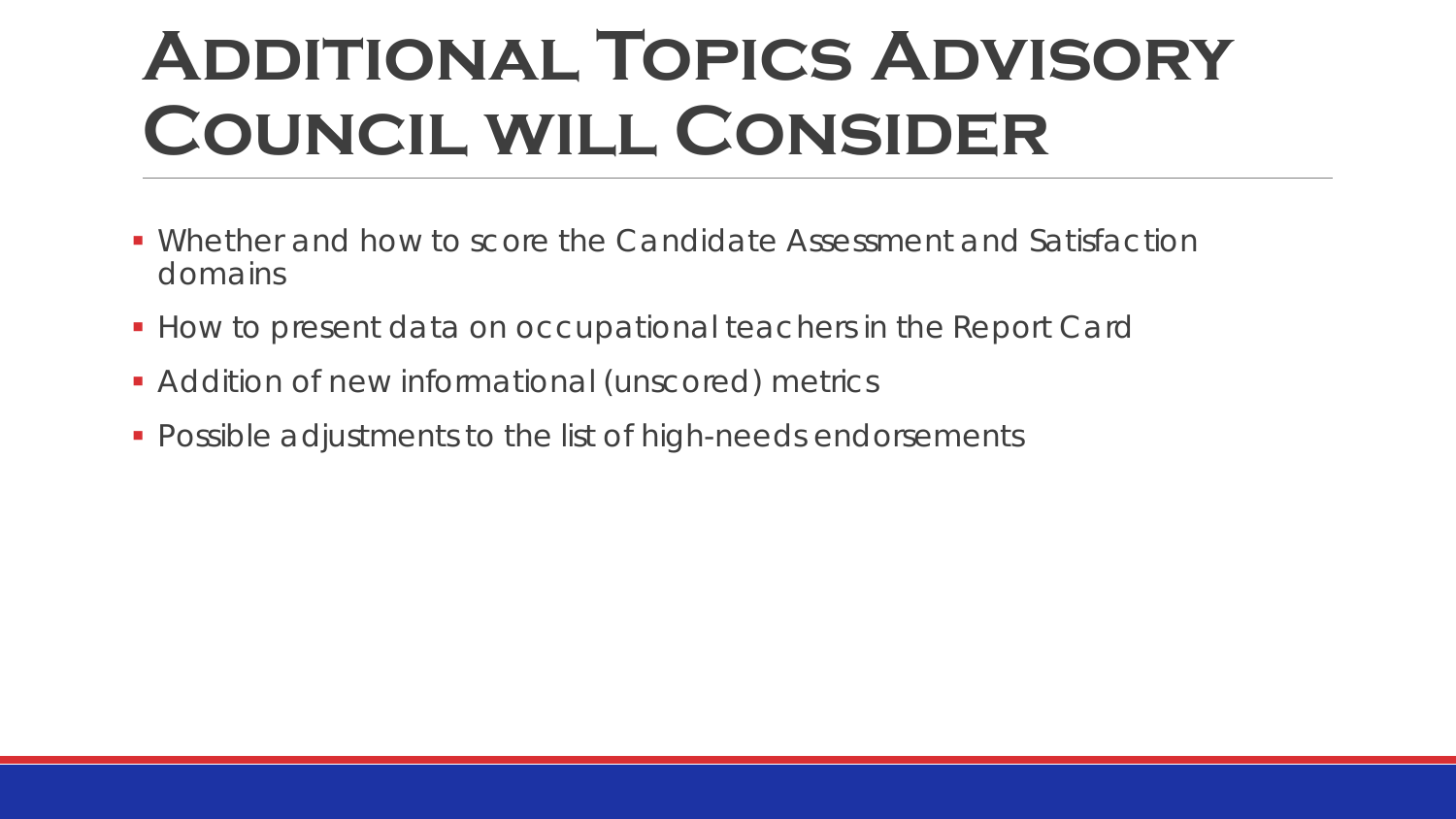# **COVID-19 FLEXIBILITY AND EPPs**

ANNIE INSANA(TDOE)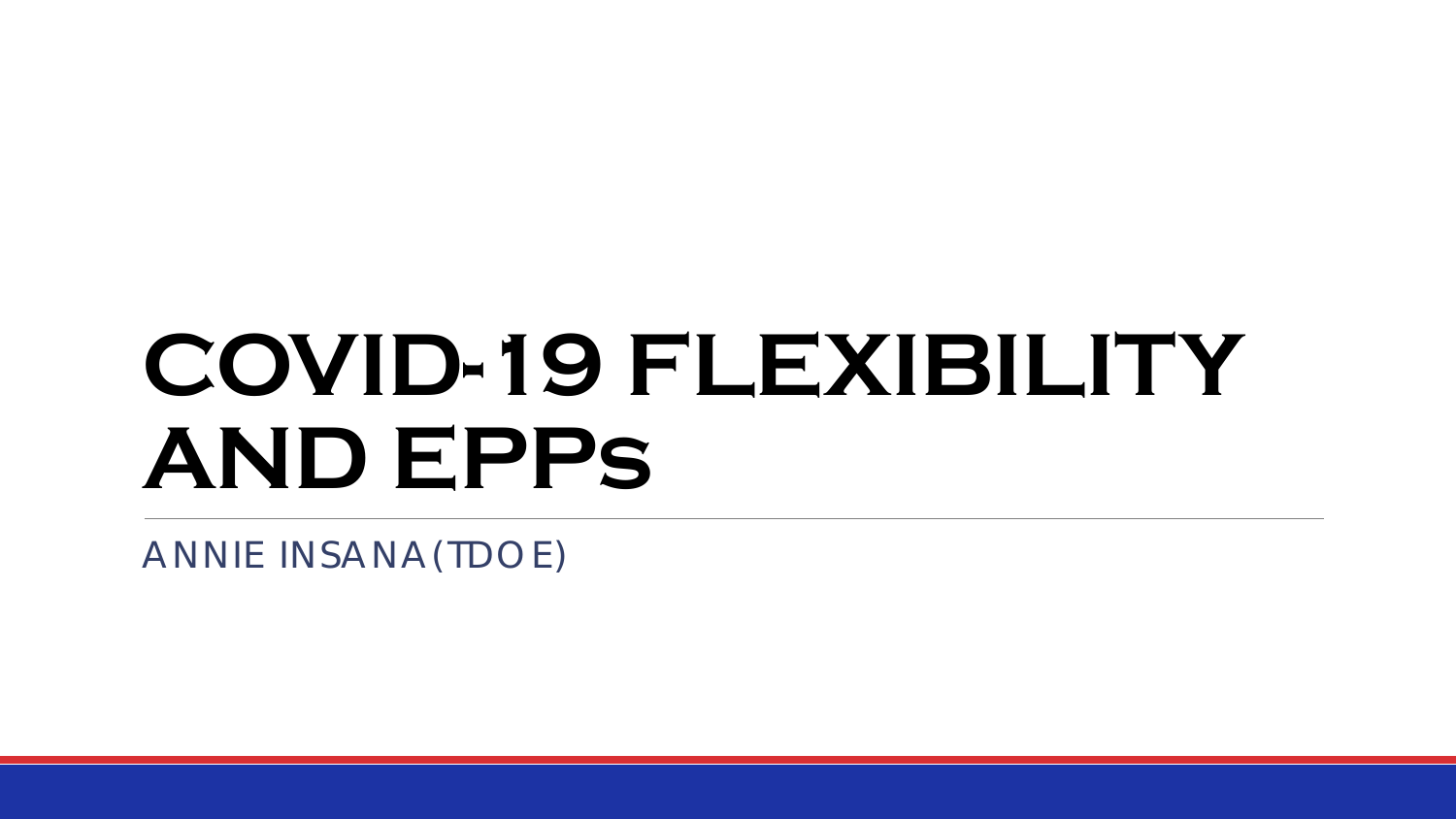## **COVID-19 Flexibility and EPPs**

- **Template provided to deans and directors on August 2.**
- **All EPPs submitted a plan.**
- **Plans were focused on changes or modifications for the fall 2020 semester only.**
- Requirements of the plan included:
	- changes/modifications to instructional plans related to duration and delivery, curriculum, and assessments;
	- changes/modifications to candidates' clinical experiences; and
	- addressing issues of equity (e.g., technology/internet needs, health issues, or other extenuating circumstances).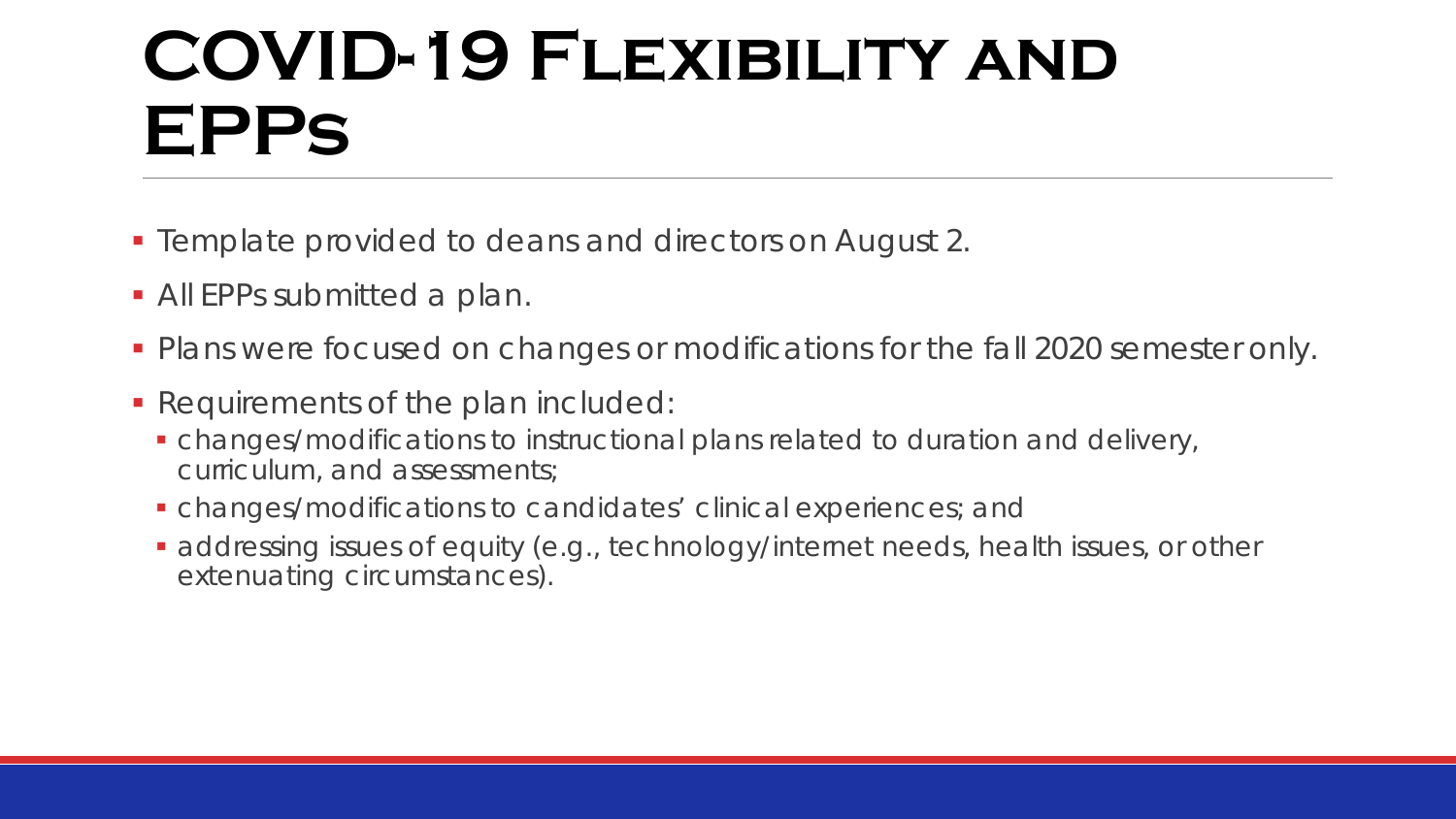## **SUMMARY OF RESULTS**

- Nearly all EPPs have altered the semester schedule. Most EPPs will end around Nov. 20 and candidates will complete online finals the week after Thanksgiving.
- Most EPPs will be engage candidates in virtual early field experiences.
- Most EPPs indicated there are no big changes to the curriculum; however, the delivery of courses will be changed depending on the impact of COVID-19 and the EPP's location.
- EPPs are working with partnering districts to provide candidate mentoring and supervising either face-to-face or virtually.
- EPPs ensure access to technology, hotspots, and platforms. They are following their university COVID-19 plans and providing support for candidates in need. Extenuating circumstances are reviewed on an individual basis.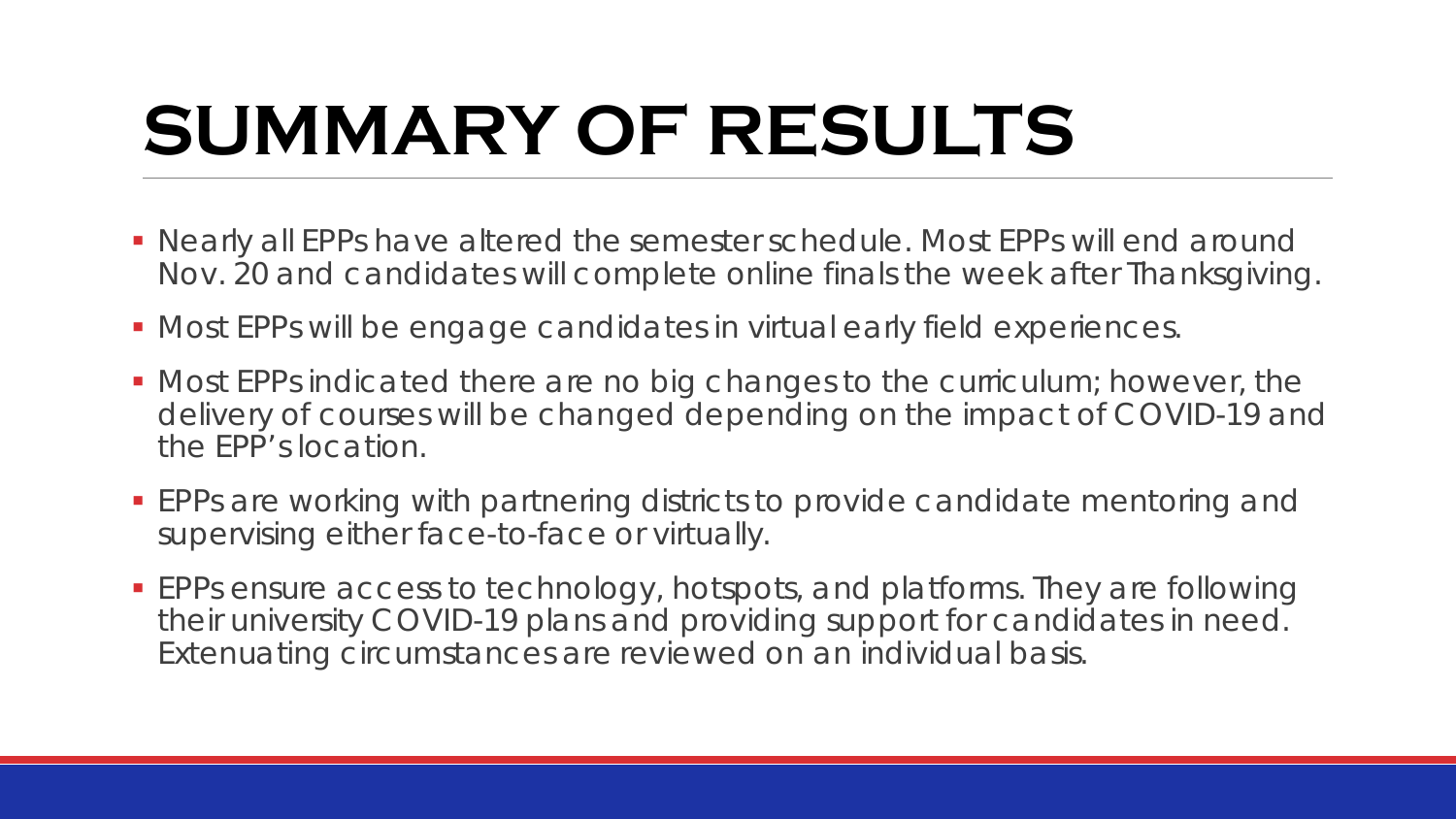## **Examples of Adaptability**

- ETSU installed hot-spots in parking lots so students do not have to enter the building for virtual instruction or support.
- **THA Memphis will be adding curriculum, including development around** teaching in a virtual setting and agility and problem-solving amidst uncertainty.
- UTK is using the money they would have spent on the end of the year celebration and providing stipends for Praxis exams.
- NTR and Tusculum University are creating student emergency funds for student technology needs.
- **Most EPPs are providing professional development for teaching in a virtual** setting and using various online platforms for faculty and candidates.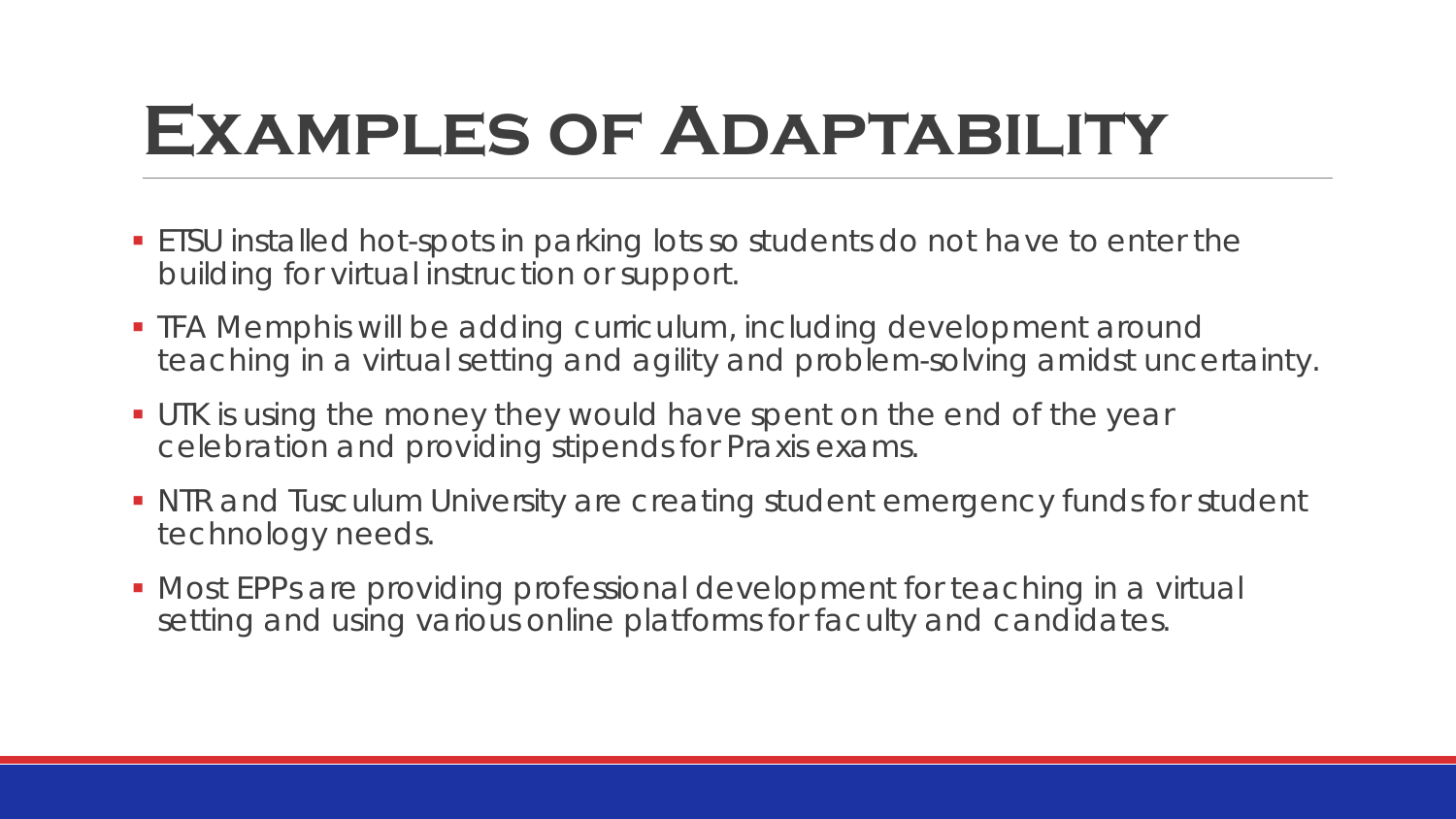# **Social Studies License Options**

MICHAEL DEURLEIN (TDOE)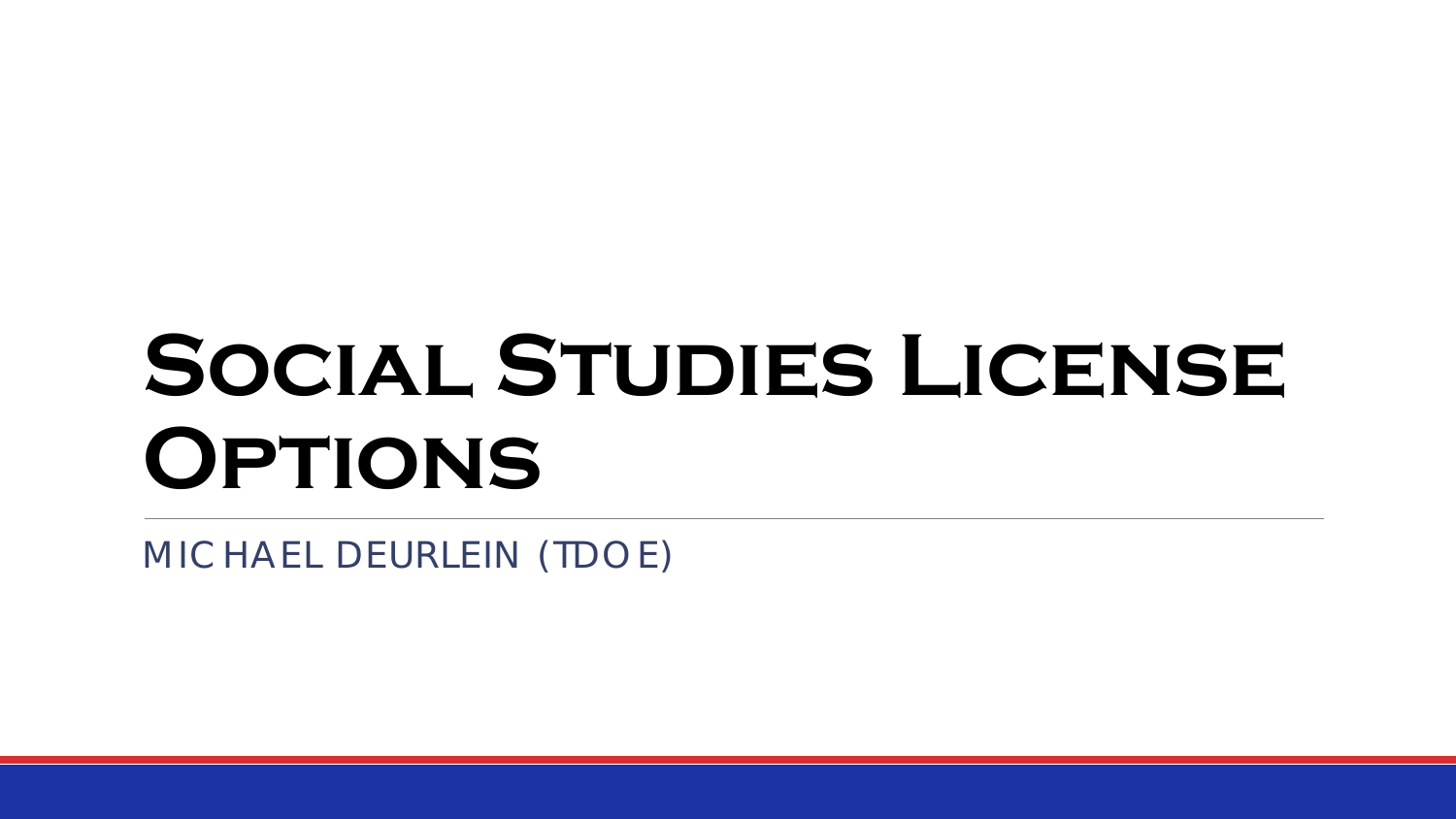## **SOCIAL STUDIES OPTIONS**

- **Option 1:** Create a general secondary social studies endorsement for out of state educators.
- **Option 2:** Create a general secondary social studies endorsement for out of state educators and allow in-state candidates to obtain this endorsement by completing a discipline-specific program and taking the requisite assessment.
- **Option 3:** Move to a general secondary social studies endorsement for all (phase out discipline-specific endorsements).

The Educator Preparation Working Group (EPWG) reached consensus with option 2.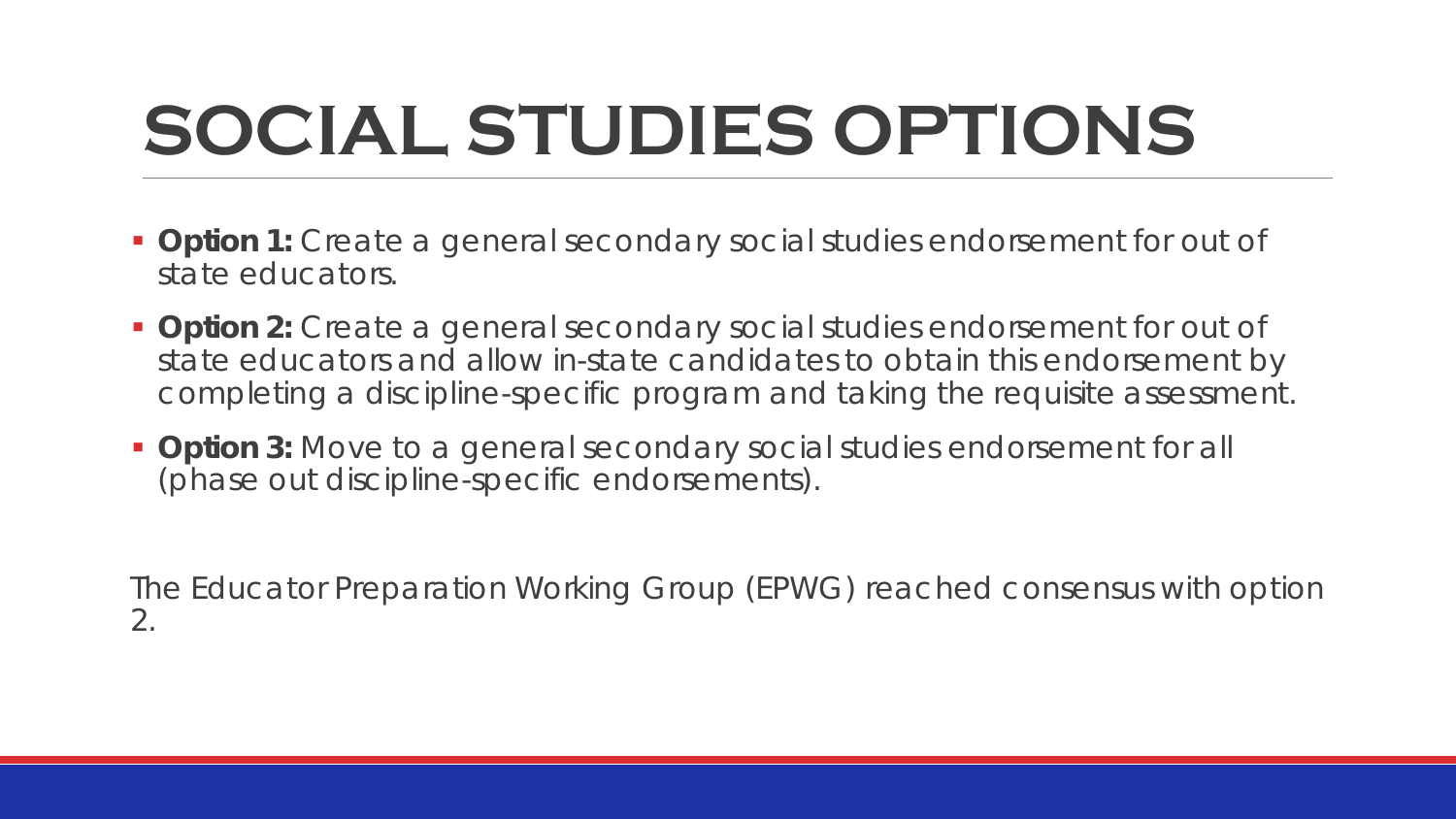## **Integrated Early CHILDHOOD** ENDORSEMENT UPDATE

MICHAEL DEURLEIN (TDOE)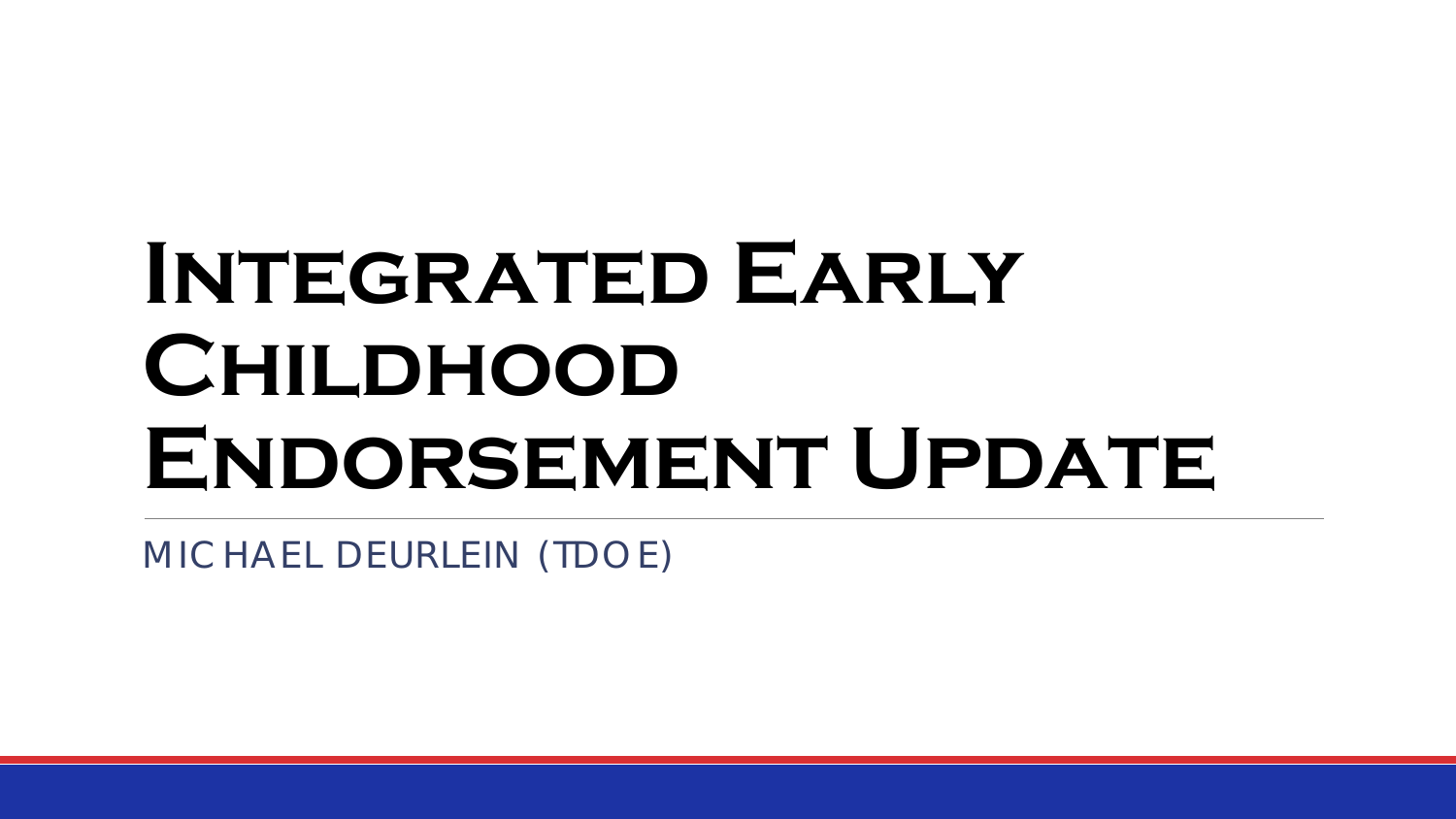### **updates**

- Council for Exceptional Children (CEC) published new Initial level K-12 and Early Childhood/Special Education standards in September 2020.
- Cross-departmental working group (early childhood, special populations) supports decision-making.
- External stakeholder group will convene again in the fall to provide LEA and EPP perspective.
- **TIDOE will convene with ETS once standards are identified to determine applicable** assessments.
- TDOE anticipates bringing policy updates to the SBE in February.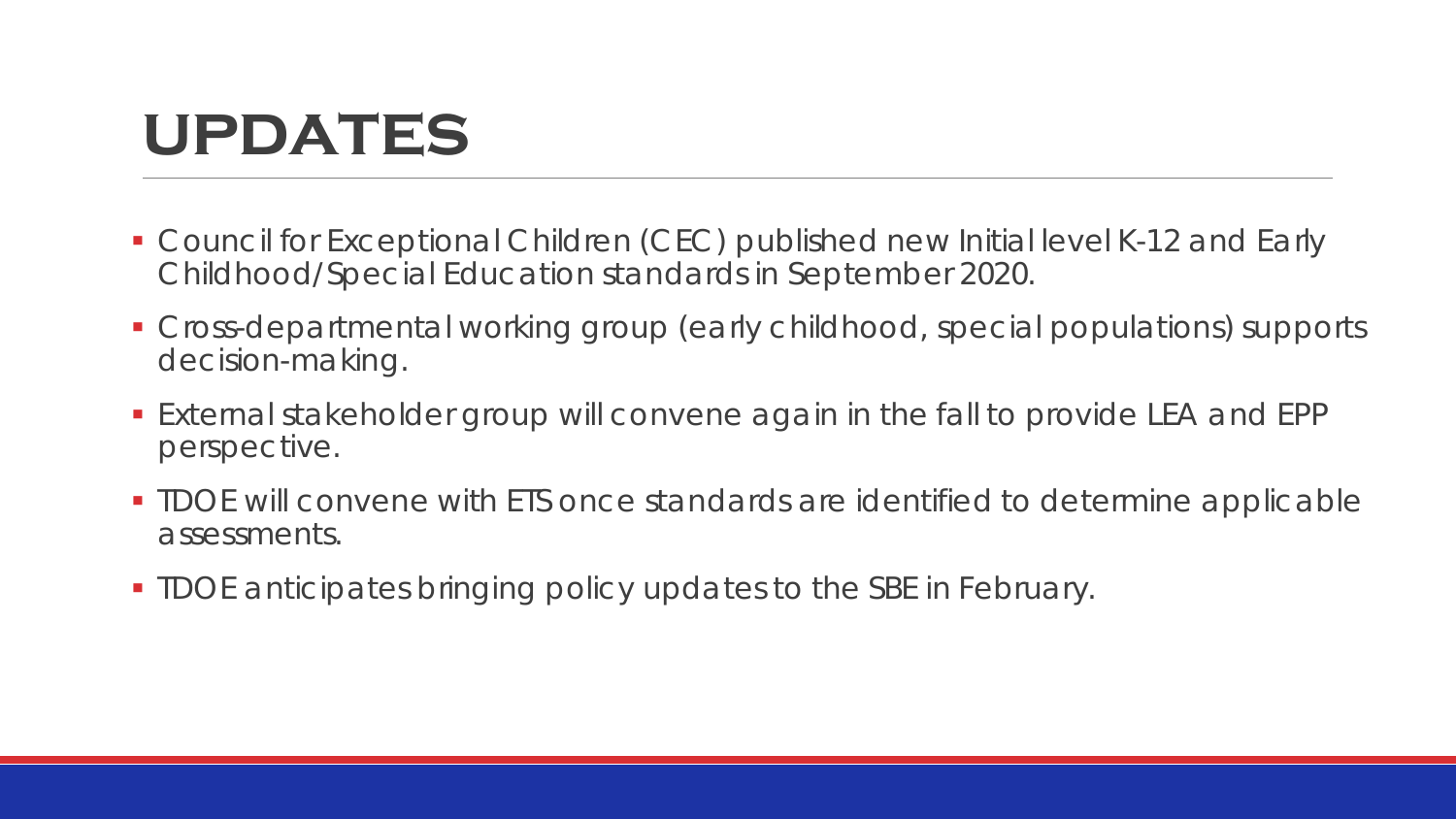## **Increasing Educator Candidate Diversity**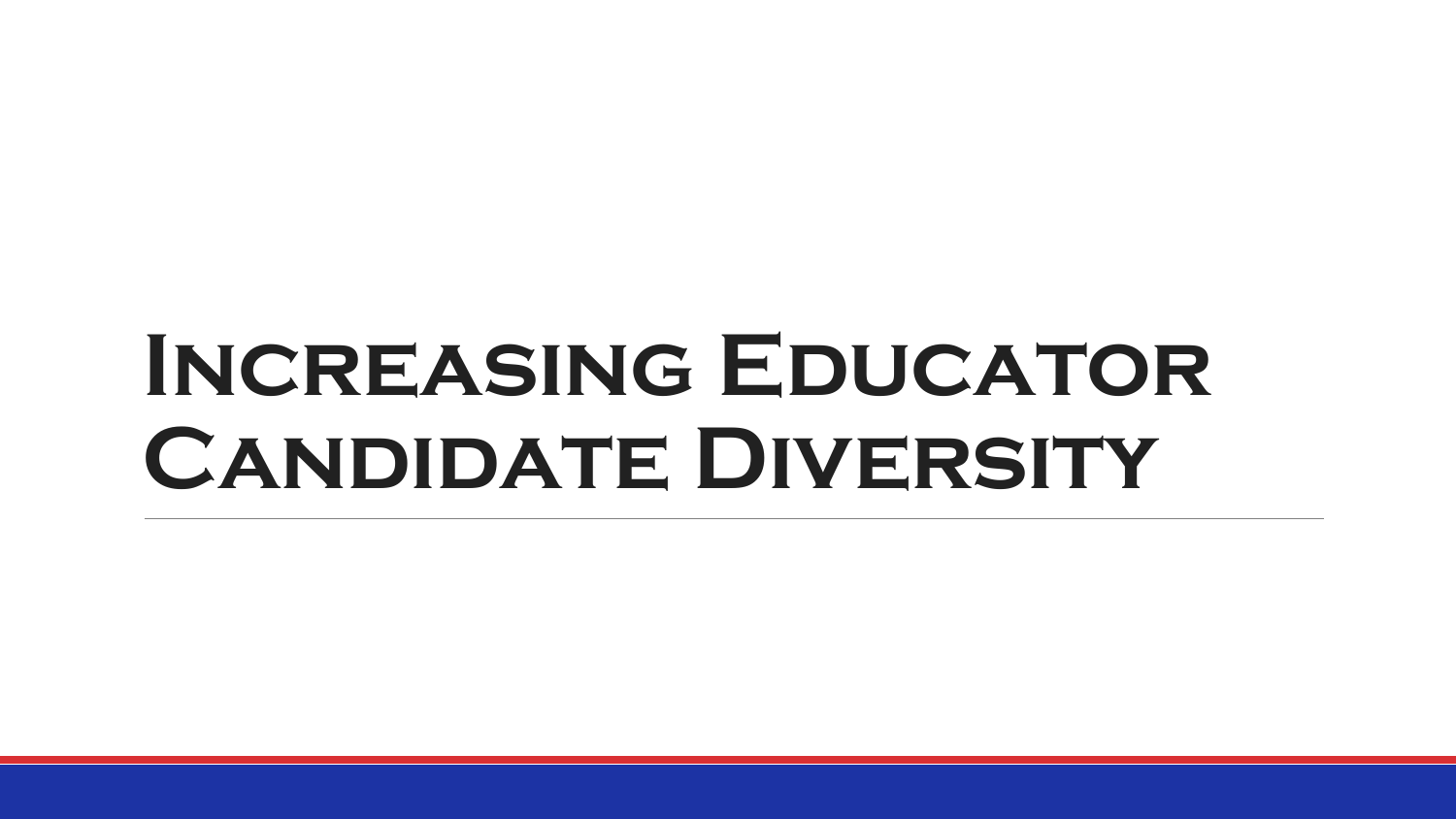## **License Reactivation**

AMY OWEN (SBE)

MICHAEL DEURLEIN (TDOE)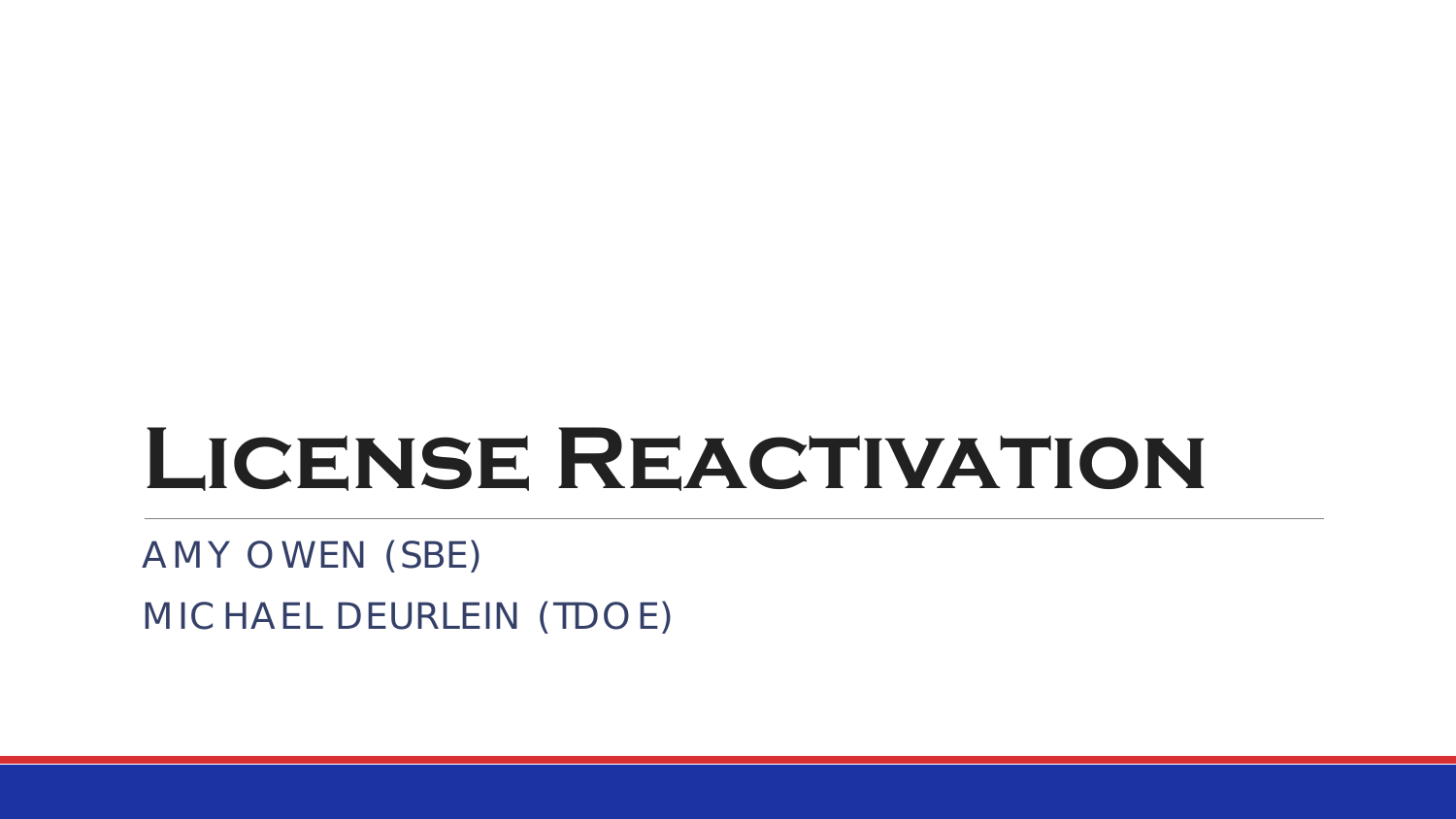## **How Does a License Become Inactive?**

- **Professional licenses** are valid for six years and educators must complete certain requirements, such as earning professional development points, to renew them.
	- If those requirements are not met by the required deadline, the license goes inactive.
- **Practitioner licenses** are valid for three years and educators must complete certain requirements, including finishing their educator preparation program (if they were job-embedded candidates), obtaining three years of qualifying experience, and earning professional development points to advance to the professional license.
	- The practitioner license may be re-issued once. If, at the end of the second issuance, the educator has not met all requirements, the license goes inactive.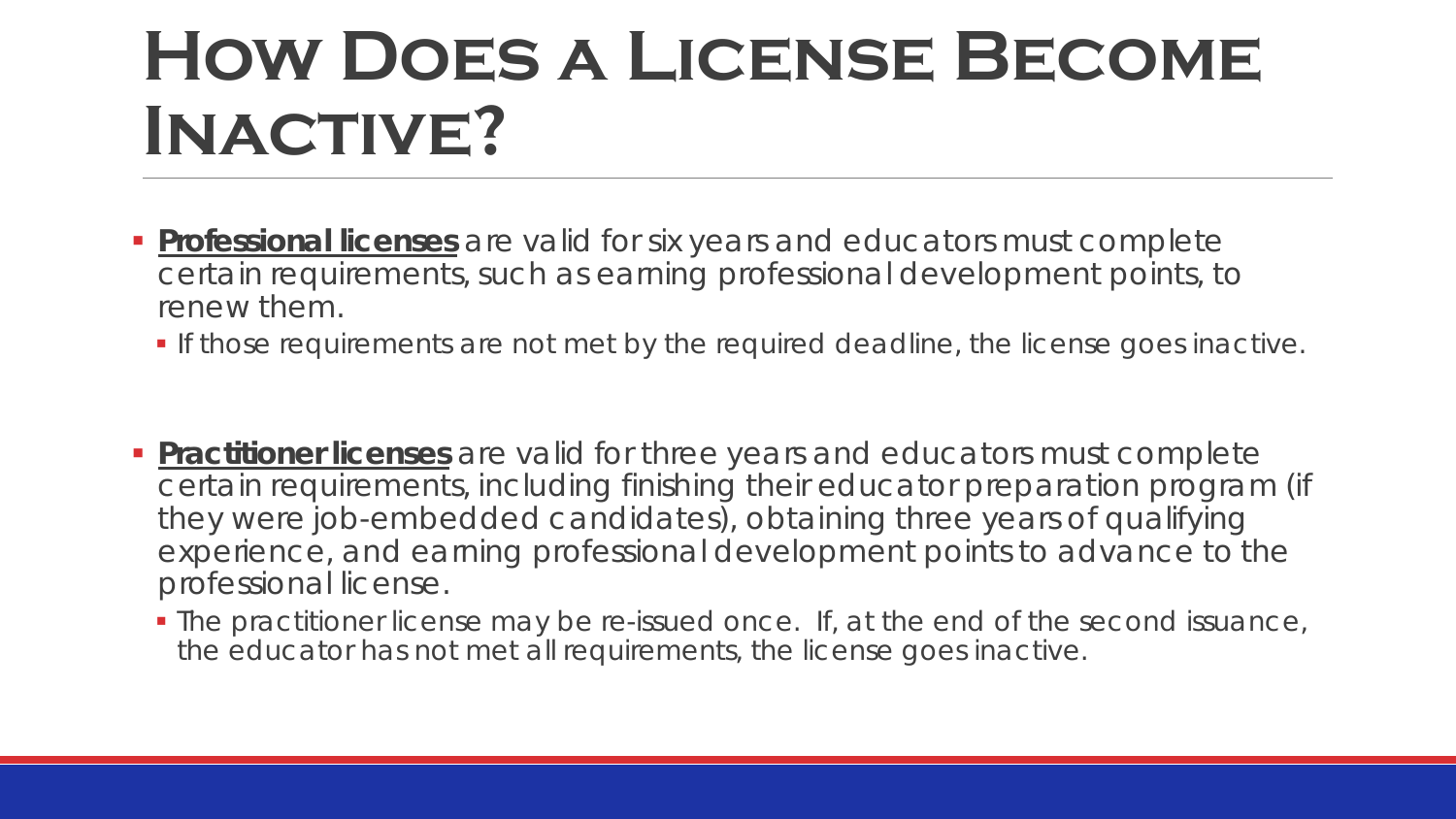## **SBE Rule 0520-02-03**

**Professional License** (classroom teachers, special education teachers, academic CTE teachers)

In order to reactivate a license and endorsements held, an educator shall submit to the Department evidence of completion of an approved educator preparation program and shall submit qualifying scores on all State Boardrequired assessments that are not more than five (5) years old.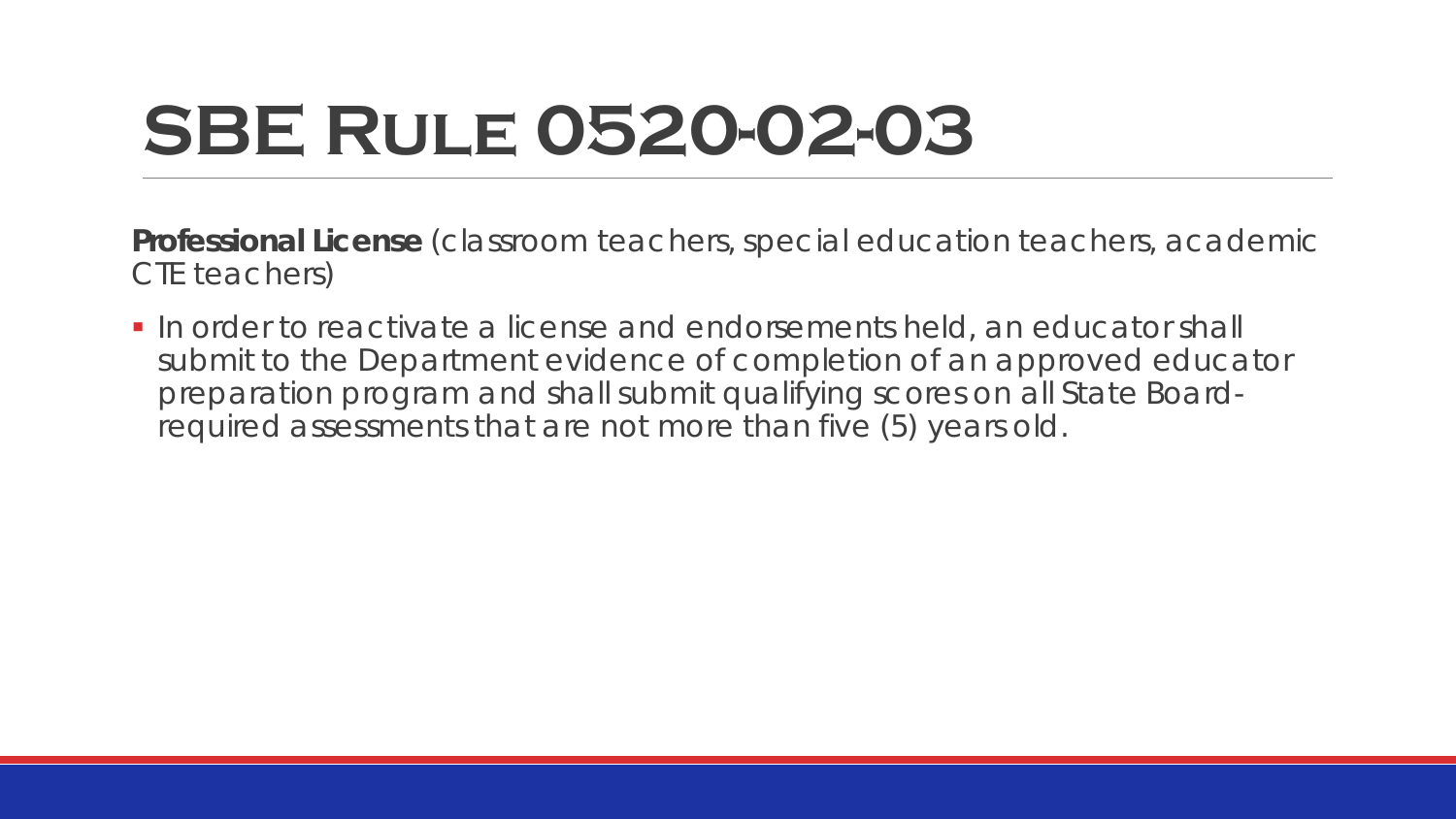## **SBE Rule 0520-02-03, CONTINUED**

**Occupational License** (certain CTE teachers)

- A practitioner or professional occupational teacher license may be reactivated by completion of both of the following:
	- (a) Meeting one (1) of the following requirements:
		- **1**. Hold an active industry license or credential, as determined by the Department, for the area of endorsement, if applicable; or
		- 2. If the endorsement area does not require a license or credential, then have a minimum of five (5) years of relevant work experience, completed within the last ten (10) years, in the area of endorsement or equivalent education attainment as defined by the Department; and
	- (b) Submit qualifying scores that are no more than five (5) years old on all required assessments as defined in the Professional Assessments for Tennessee Educators Policy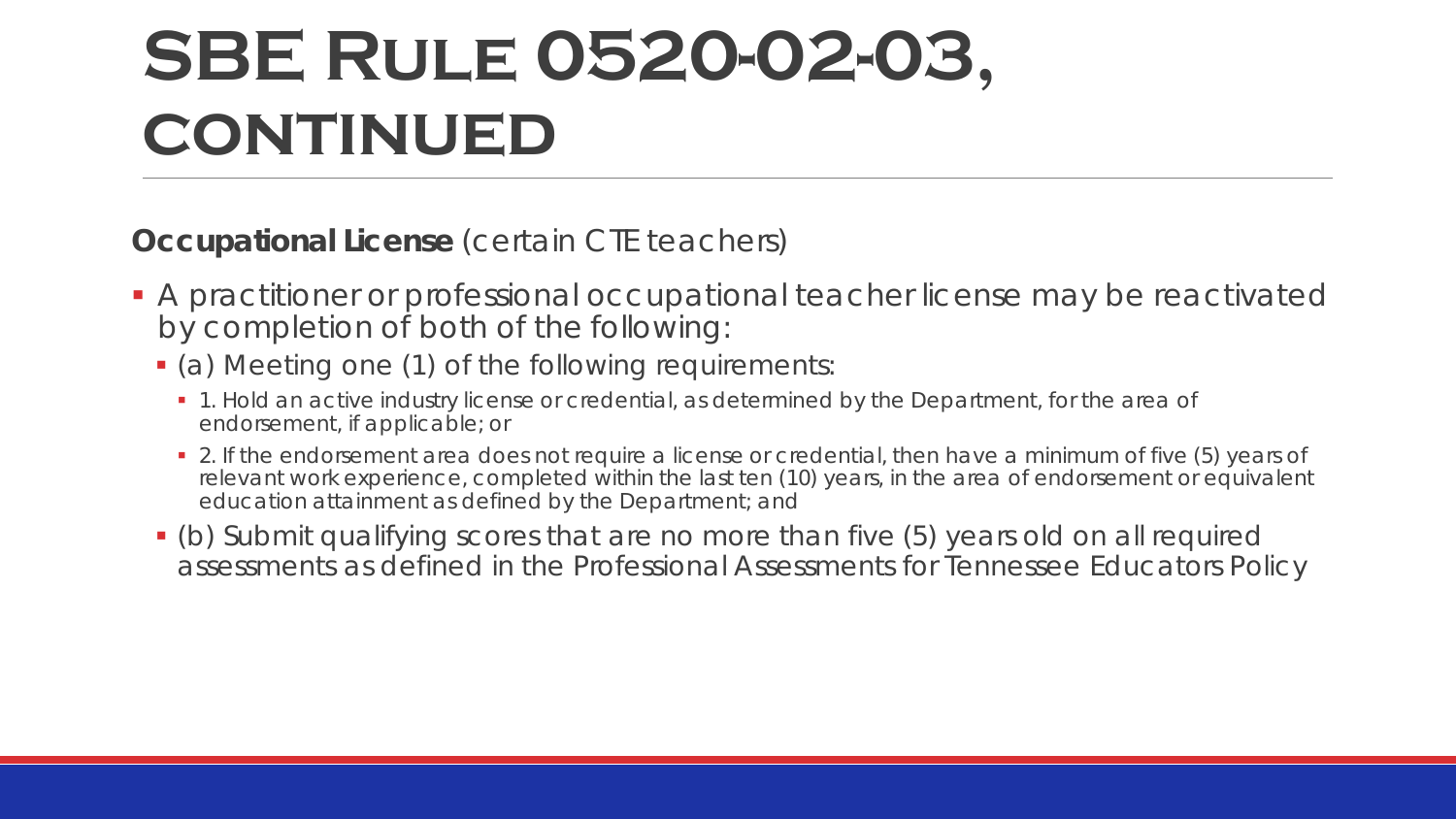## **SBE Rule 0520-02-03, CONTINUED**

**School Services Personnel License** (for example, speech-language pathologist or school counselor)

- In order to reactivate a professional school services personnel license, an educator shall:
	- (a) Submit qualifying scores on all State Board-required assessments that are no more than five (5) years old; and
	- (b) Submit evidence of a current and valid license issued by the appropriate Tennessee or òút-of-state licensing board, if applicable.

### **License for Post-Secondary Educators** (not commonly issued)

**In order to reactivate the PSE professional license, an educator shall submit** qualifying scores on all State Board-required assessments that are not more than<br>five (5) years old.

### **Instructional Leader License-Aspiring** (for Assistant Principals only)

 The ILL-A shall become inactive at the end of the validity period. The ILL-A is not renewable and may not be reactivated.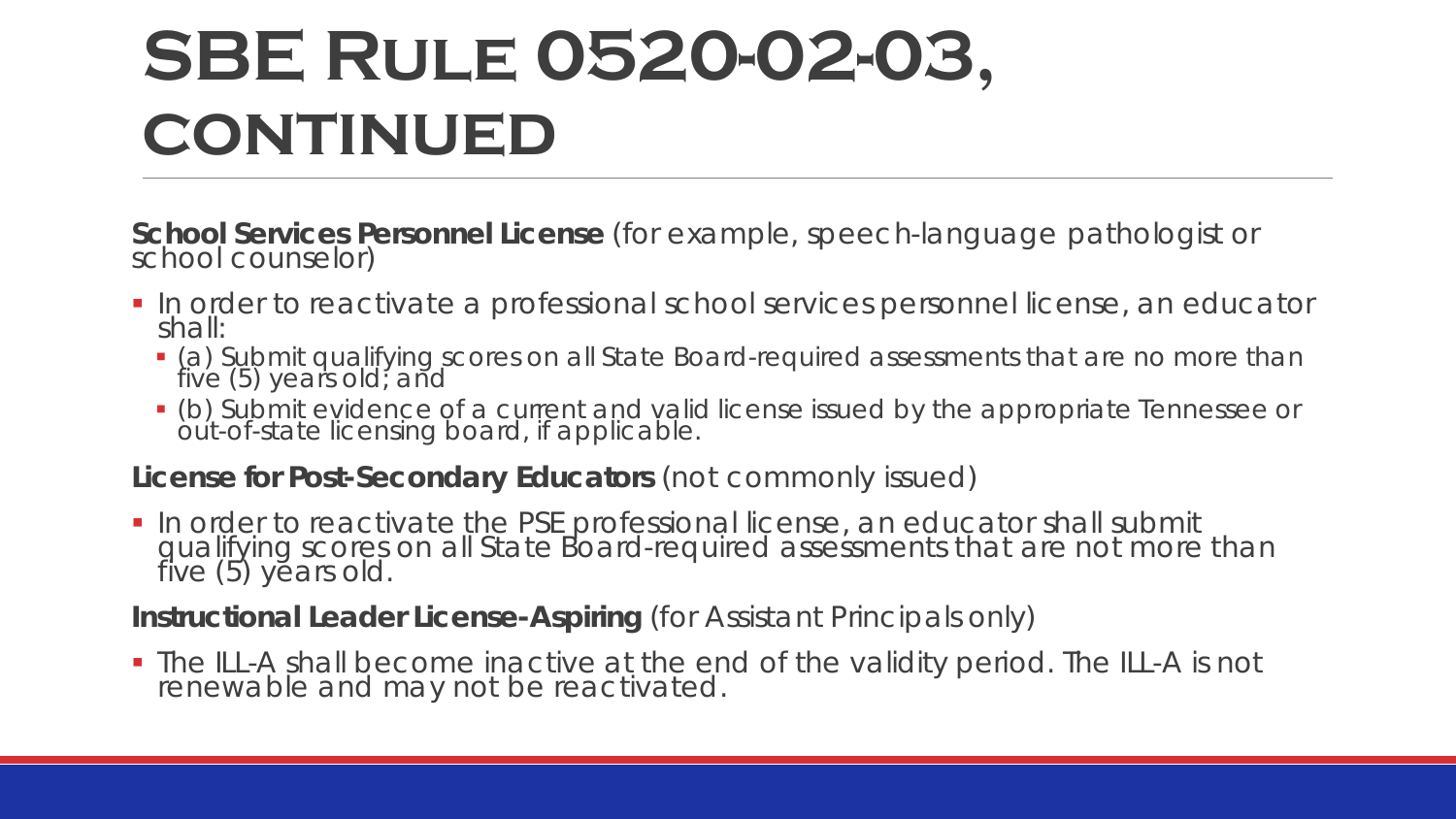## **Discussion**

- **Questions/Comments from Board Members**
- **Potential Improvements to Reactivation Pathways**